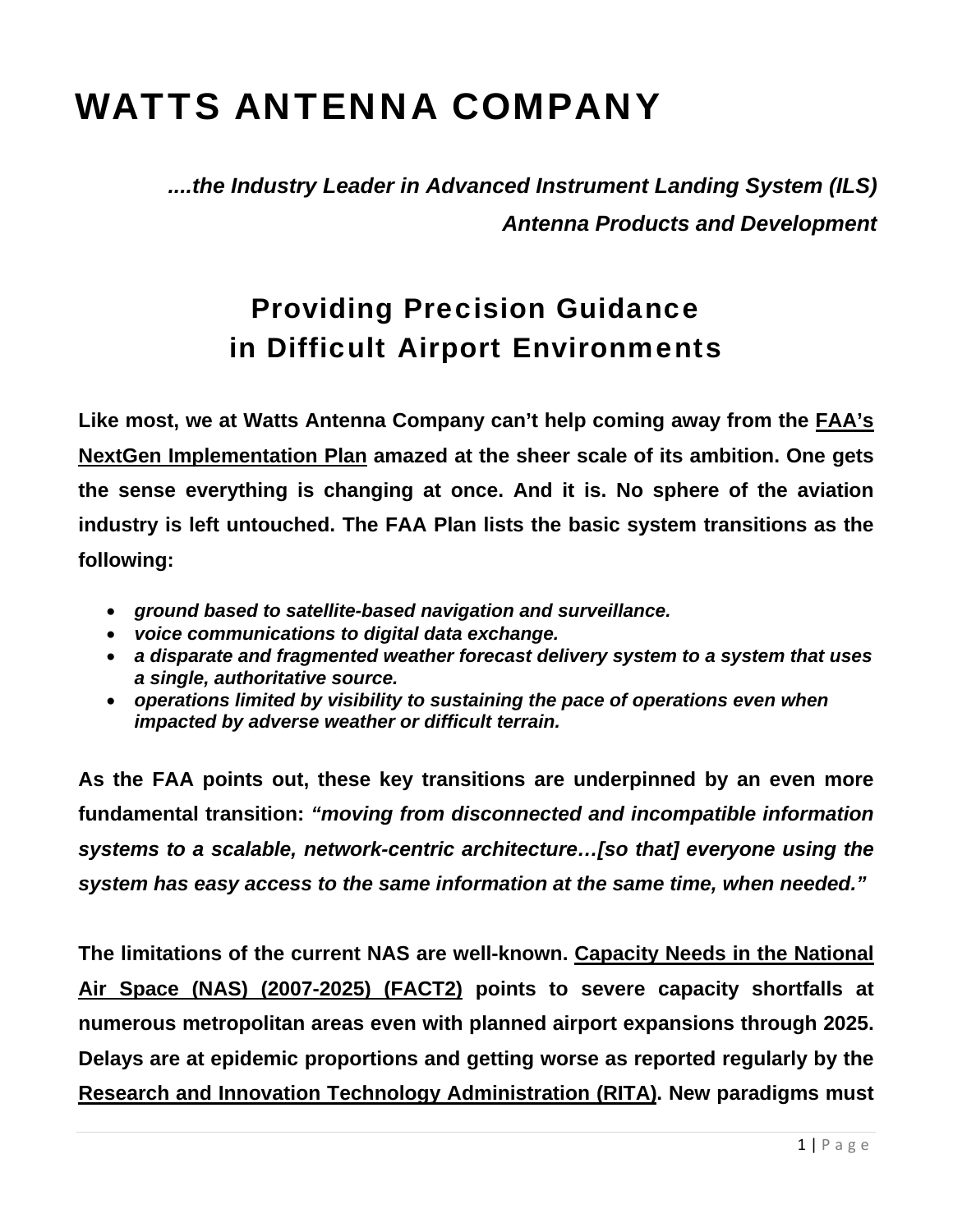**be developed to address these chronic concerns. There is an awareness that airport throughput will have to increase without recourse to physical capacity expansion. In a March 2008** *Reason Foundation* **paper, [Increasing Airport Capacity](http://reason.org/files/389925a929371844eecfb1be27675b08.pdf)  [Without Increasing Airport Size,](http://reason.org/files/389925a929371844eecfb1be27675b08.pdf) we were heartened to see Viggo Butler ask this very question. Butler points out, correctly we feel, that runway capacity (as opposed to airspace efficiency or even terminal/gate expansion) is the real bottleneck:** 

*"Adding a new runway of between one and two miles in length, spaced the required 4,300 feet from existing runways, typically requires large amounts of land, which many airports do not own."* 

**But after correctly conceding the problem, Butler for the most part cites NextGen's technology advancements (Required Navigational Performance (RNP), Automatic Dependent Surveillance-Broadcast (ADS-B), Wide Area Augmentation System (WAAS), Continuous Descent Approach (CDA)), as holding the key to the solution. His most significant ILS reference is a negative one, referring to "the long straight-in approach which an ILS requires." No account is made for the advances in ILS technology of recent years, particularly in Watts Antenna Company's advanced ILS product line where our [MODEL 201 HIGHLY DIRECTIVE](http://www.wattsantenna.com/201.htm)  [LOCALIZER SYSTEM](http://www.wattsantenna.com/201.htm) for example with its narrow RF beam dramatically reduces ILS's encroachment on airport real estate. Watts Antenna Company believes that delivering efficiencies in the navigational aspects of flight is tantamount to adding lanes to the interstate highway without expanding the exit ramps. The landing system is the exit ramp. Airspace efficiencies must be met with greater efficiencies on the ground.** 

**Technology is an obvious productivity enhancer. By any standard, GPS and its myriad augmentations WAAS, LAAS, GBAS, ADS-B, are marvelous technologies. But are they marvelous** *enough* **to abandon redundancies and deliver our National**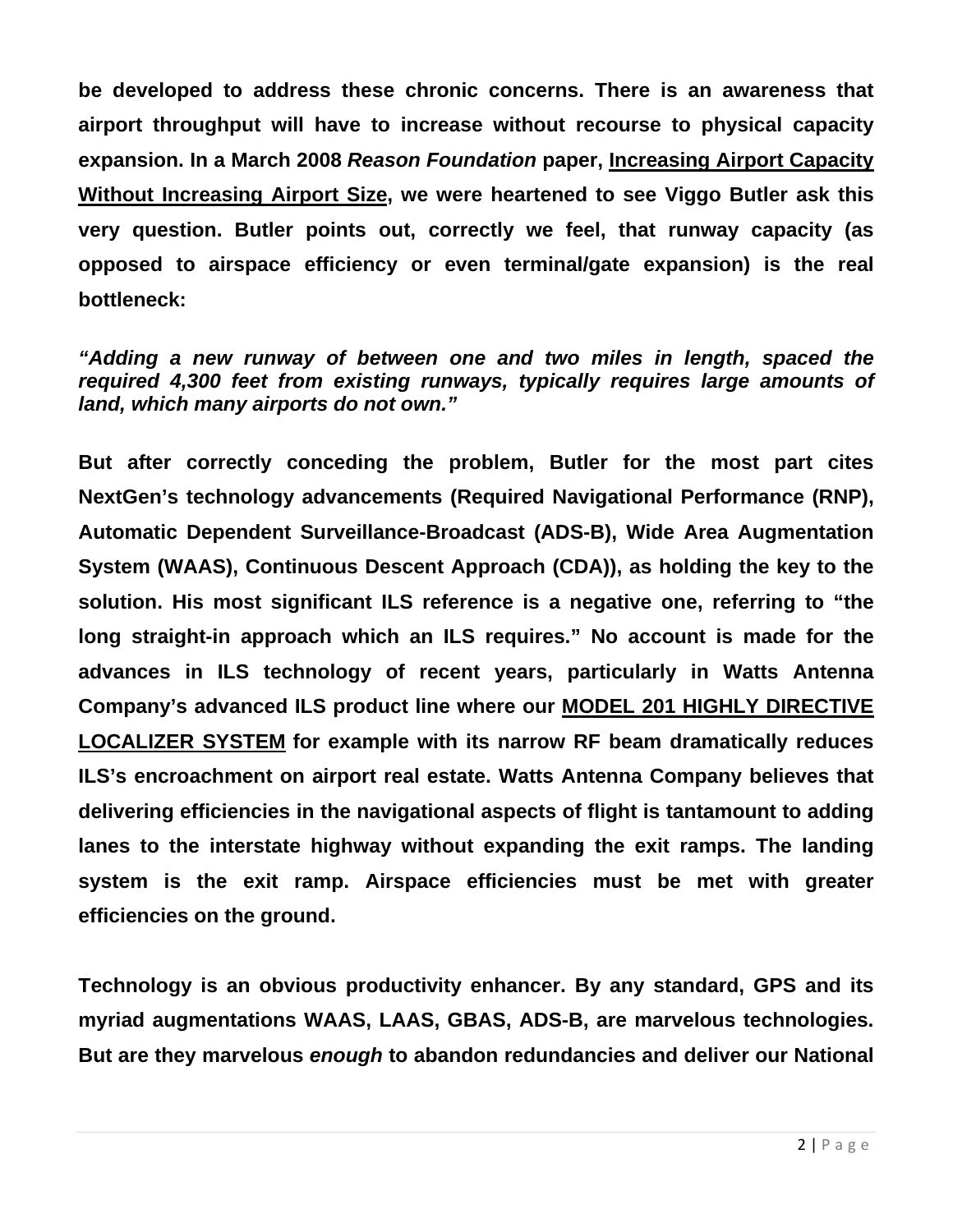**Air Space to a sole-thread, space-based navigational and precision landing model that in many essential features remains a theoretical, work-in-progress construct?** 

**Is the current system truly all bathwater and no baby? Surely a system which, by next year will service approximately 900 million revenue passenger enplanements possesses some salvageable elements? Surely the resiliency of a complex rapidly evolving system might benefit from retaining some familiar anchor-points and pockets of stability?** 

**Few observers would argue that there is an R&D bias in the system which encourages next-generation prognosticators to err on the side of irrational exuberance. Here and there, some sobering realities poke through. For example a recent GAO report ["Global Positioning System: Significant Challenges in](http://www.gao.gov/new.items/d09670t.pdf)  [Sustaining and Upgrading Widely Used Capabilities"](http://www.gao.gov/new.items/d09670t.pdf) points out that the GPS II-F constellation (NextGen's navigational backbone) is three years late, \$870 million over budget and plagued with design flaws. It's difficult to assess the impact to the nation's infrastructure were GPS service to experience even momentary outages. In the aviation realm, such disruptions, even for mere seconds, approach the unthinkable.** 

**In all the excitement of the next-best-thing, silent workhorses often suffer unfairly in the comparison. Future technologies are not hemmed in by a track record. They live on promise and anticipation. Because Instrument Landing Systems (ILS) perform faithfully every day, no one talks about them. Reliability has, in some respects, worked tactically against ILS (though millions, perhaps billions, of safely landed passengers would surely disagree.) What works well can become invisible and underappreciated.** 

**Watts finds an apt parallel in an entirely different infrastructural domain: GE's current multi-billion dollar proposal to build a "smarter" U.S. electric grid.**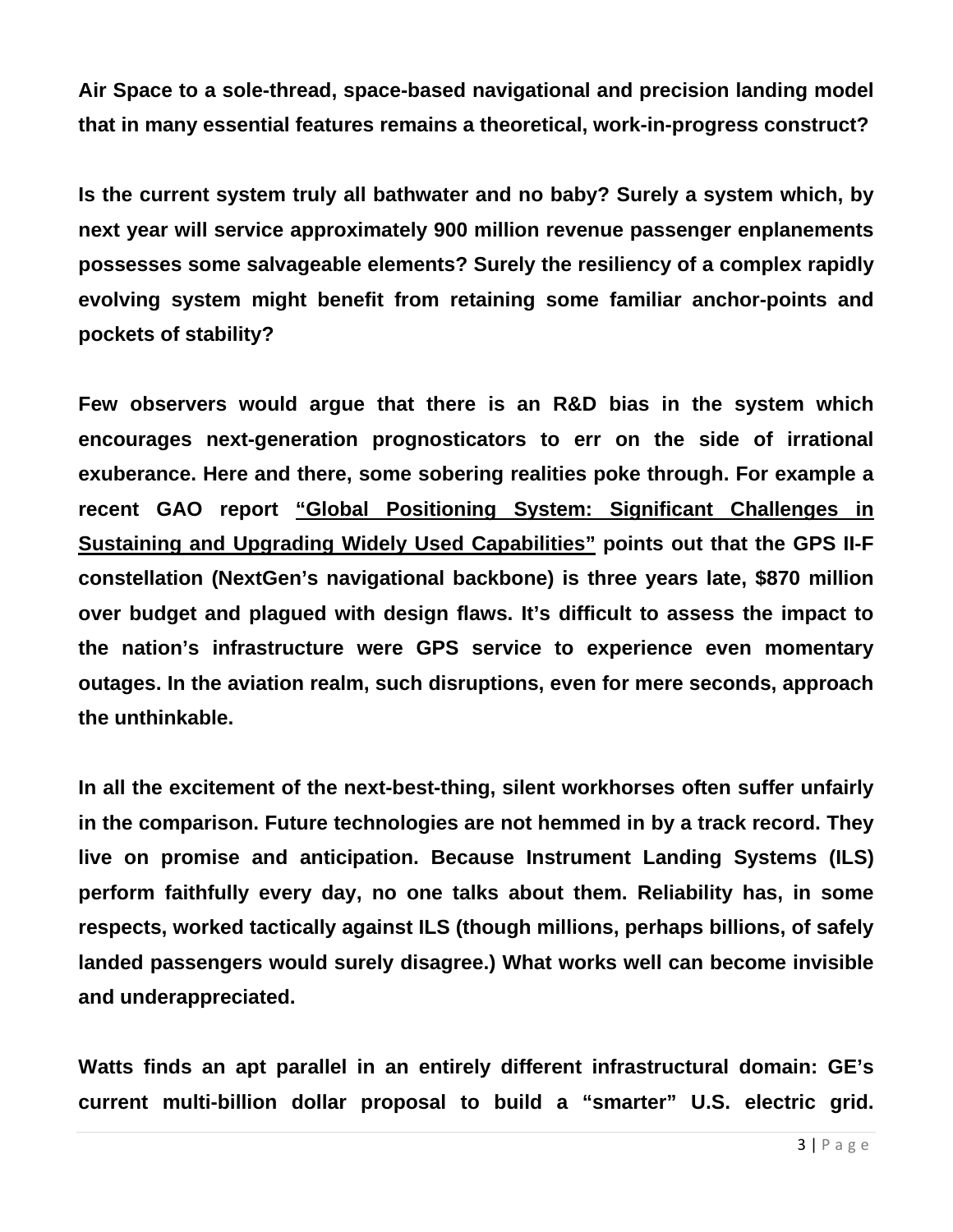**Speaking to the generic issue of complexity, power industry commentator Shannon Love reminds us that:** 

*"Increasing complexity in any networked system increases possible points of*  failure. Worse, the more interconnected the system, *i.e.*, the more any single *component affects any other randomly selected component in the system, the faster point-failures spread to the entire system."* 

**Love goes on to say that "The reason we should keep things dumb is that in engineering the word "dumb" has a different connotation. In engineering, "dumb" means simple and reliable."** 

**Even as GPS and its myriad augmentation systems come across as terribly smart, Watts believes its advanced ILS products are dumb (in the best sense of that word of course) but with sensibly smart enhancements. Our products embody incremental enhancements that build on a venerable ILS technology tradition notable, among other things, for an unblemished safety record that spans seventy years. We should resists overlaying the inherent difficulty of the airport environment with complexity, merely for complexity's sake.** 



**For example, the [Model GP-5A Wide](http://www.wattsantenna.com/GP5A.htm)  [Aperture Image Glide Slope Antenna](http://www.wattsantenna.com/GP5A.htm)  [Element](http://www.wattsantenna.com/GP5A.htm) (pictured here), a Cat III system, utilizes an asymmetric radiation pattern providing greater use of all taxiways in the vicinity of the mast. The chart below shows the critical area when a B-747 tail is turned toward the GP-5A glideslope antenna.**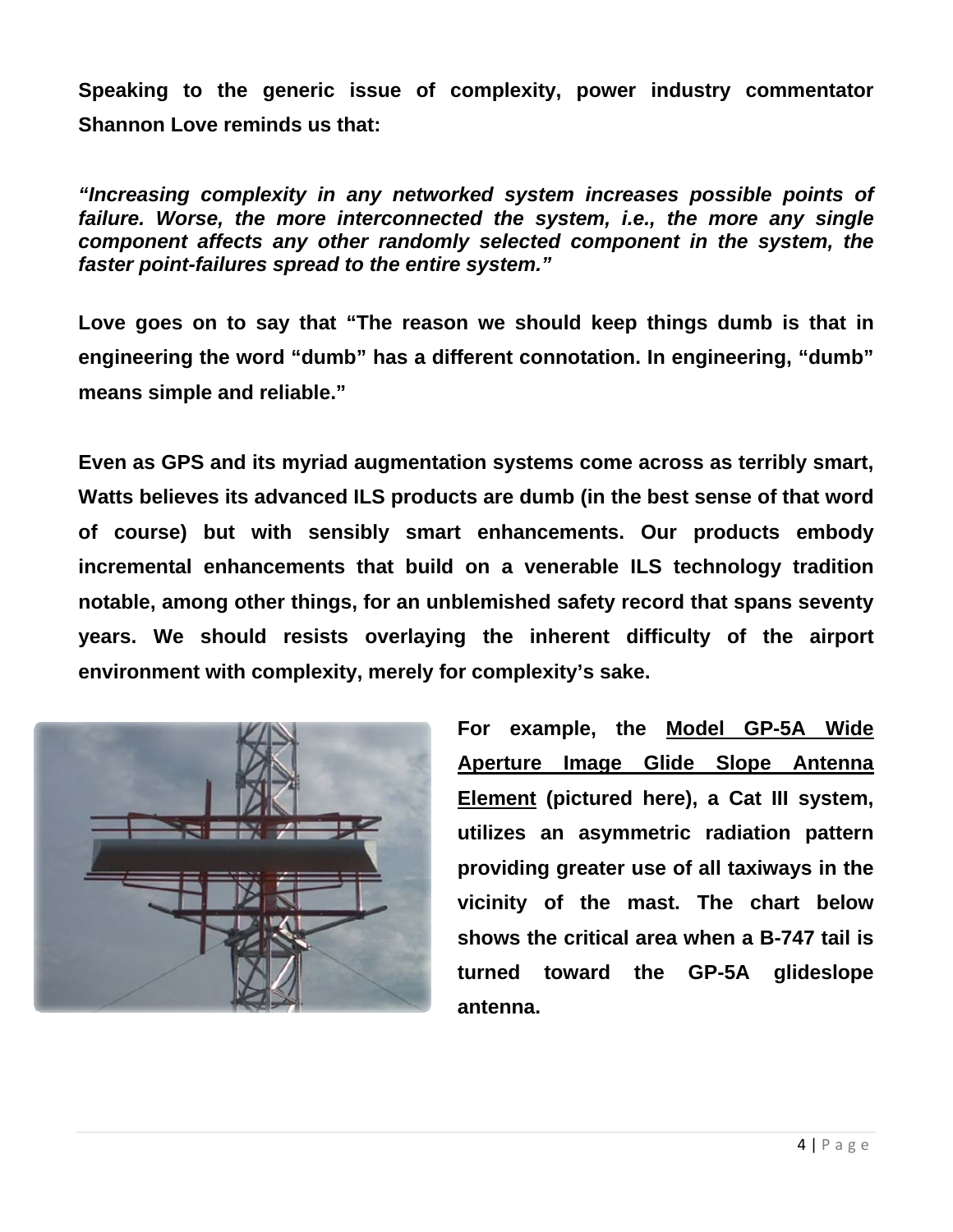

**The point is that complexity and novelty are never panaceas. In fact they often work to reduce system resilience and predictability – qualities our NAS aspires to first and foremost.** 

**In certain respects, some NextGen navaid advances will only add to the precision landing system workload, taxing already overtaxed airport assets. For example, Automatic Dependent Surveillance-Broadcast (ADS-B) will be, in the words of the FAA,** *"a crucial component of the nation's Next-Generation Air Transportation System."* **ADS-B, should it succeed in supplanting traditional radar, will deliver aircraft more expeditiously to their destination points. But this only means more aircraft will be competing more aggressively for already-strained runway capacity.** 

**As [ATCmonitor.com](http://www.atcmonitor.com/) asserts in its article** *"Automatic Dependent Surveillance-Broadcast: A Primer and Arguments Why the FAA Should Maintain Airport Surveillance Radar"***:**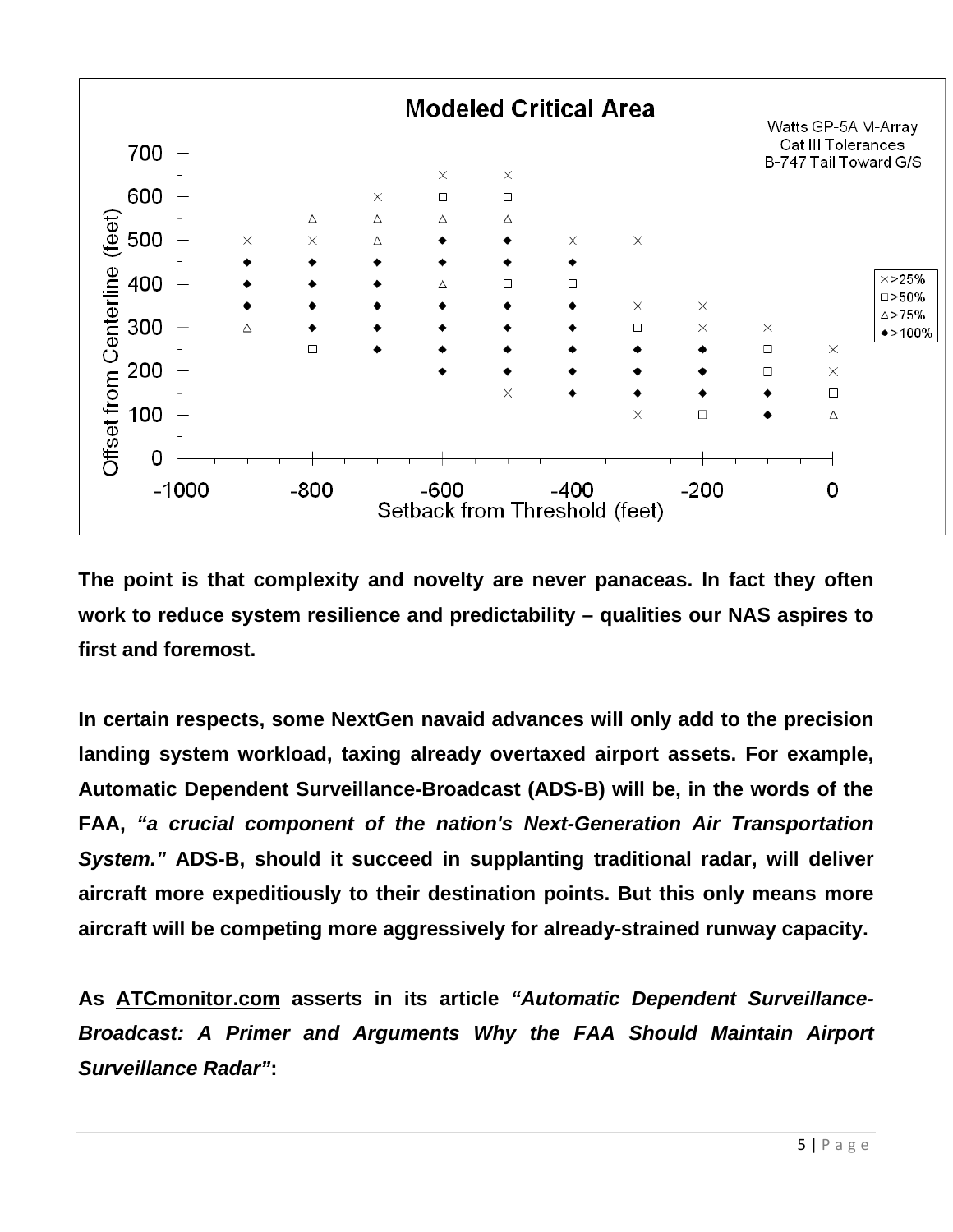*"Reducing air-separation requirements to allow more planes per hour to approach an airport accomplishes nothing if there aren't enough runways for them to set down on…ADS-B will not allow significantly more closely timed or simultaneous landings than the current generation of [Precision Runway Monitor](http://atcmonitor.com/precision_runway_monitoring_atlanta.html)  [\(PRM\) technology .](http://atcmonitor.com/precision_runway_monitoring_atlanta.html)"* 

**Similar to other legacy system proponents, there is a contingent of traditionalists who feel the existing radar system isn't broken and thus shouldn't be fixed or at a minimum should be retained as a crucial redundancy system.** 

**As for precision landing itself, one highly touted technology, the GPS-based local area augmentation system (LAAS) has not lived up to previous high expectations. As reported in the August 2005 issue of** *Avionics* **magazine** *"LAAS was intended to replace ILS and enter nationwide service as the future precision approach guidance aid. Despite its promise, the system hasn't been able to overcome its technical difficulties, and FAA was forced to reassign it to research status."* 

**Though LAAS manufacturers Honeywell and GM Merc A/S have apparently ironed out the earlier signal reliability issues, even these advances would bring LAAS to Cat I capability; whereas ILS can accomplish Cat III landings today. WAAS is also capable of only Cat I landings. So we repeat: ILS** *can accomplish Cat III landings today***. Estimates for Cat III LAAS range from 2015 to 2018. Given the chronic delays that plague large-scale aviation development, these dates are probably somewhat optimistic. NetGen 2025 is one thing. The immediate future must be considered as well. In an environment where, "the current system cannot handle the projected traffic demands expected by 2015," (according to Robert Sturgell, the FAA's deputy administrator, in a March 2007 Senate Committee on Commerce, Science and Transportation hearing), the future is, for all intents and purposes, already here.** 

**No different from other RF systems (such as ILS), LAAS has its own multipath issues. However it adds another layer of--you guessed it--complexity due to its**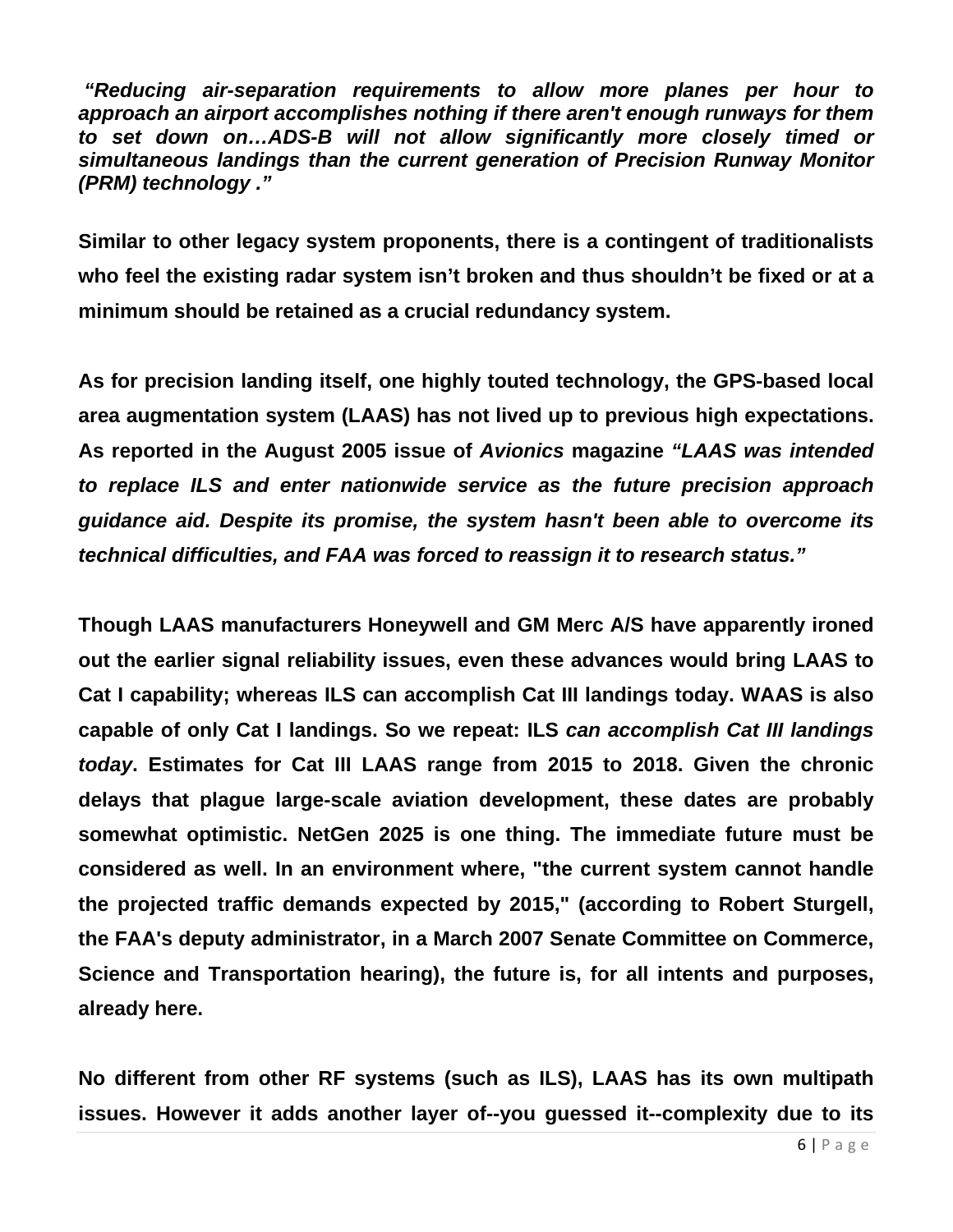**GPS/space-segment reliance. Thus LAAS shares the traditional GPS vulnerabilities such as spoofing, jamming and satellite failure. LAAS also uses the ILS spectrum. So in some locations, spectrum-sharing with ILS (until such time as LAAS achieves the necessary accuracy) will be required. Watts believes that substituting ground-based RF with space-based RF applications multiplies complexity without delivering offsetting functionality or efficiency gains.** 

**Moreover this crush of new technologies must be considered within the context of the aviation industry; for good reason, a conservative industry prone to slow adoption of mission-critical new practices. Using this conservative litmus, LAAS must still be viewed as an untested and non-operational technology. The jury is still out on LAAS.** 

**In a June 2008 article ["Landing Guidance",](http://www.aviationtoday.com/av/categories/commercial/22411.html)** *Avionics* **magazine asks the obvious question: "With such remarkable performance, why should we need to replace ILS?" Another way to ask this question is how does NextGen foresee landing aircraft in limited visibility conditions in the absence of ILS and before the broadscale acceptance and Cat II/III certification of LAAS? Somehow it seems like the good may be getting sacrificed to the perfect. This question is especially important given the capacity constraints (and inherent delay degradations) that even NextGen will be powerless to address out through its 2025 plan-period. The article attempts to answer its own question, citing ILS's** *"vulnerability to reflections off terrain and manmade structures and, particularly, other aircraft"* **as the ultimate reason behind ILS's eventual abandonment.**

**Respectfully, Watts Antenna Company begs to differ. The phenomenon** *Avionics* **refers to is** *multipath***. ILS multipath propagation occurs when the localizer RF signal takes different paths when propagating from the antenna to the intended access point. While the signal is en route, structures, hangars, other aircraft, etc. can get in the way and cause the signal to bounce in different directions. Having**